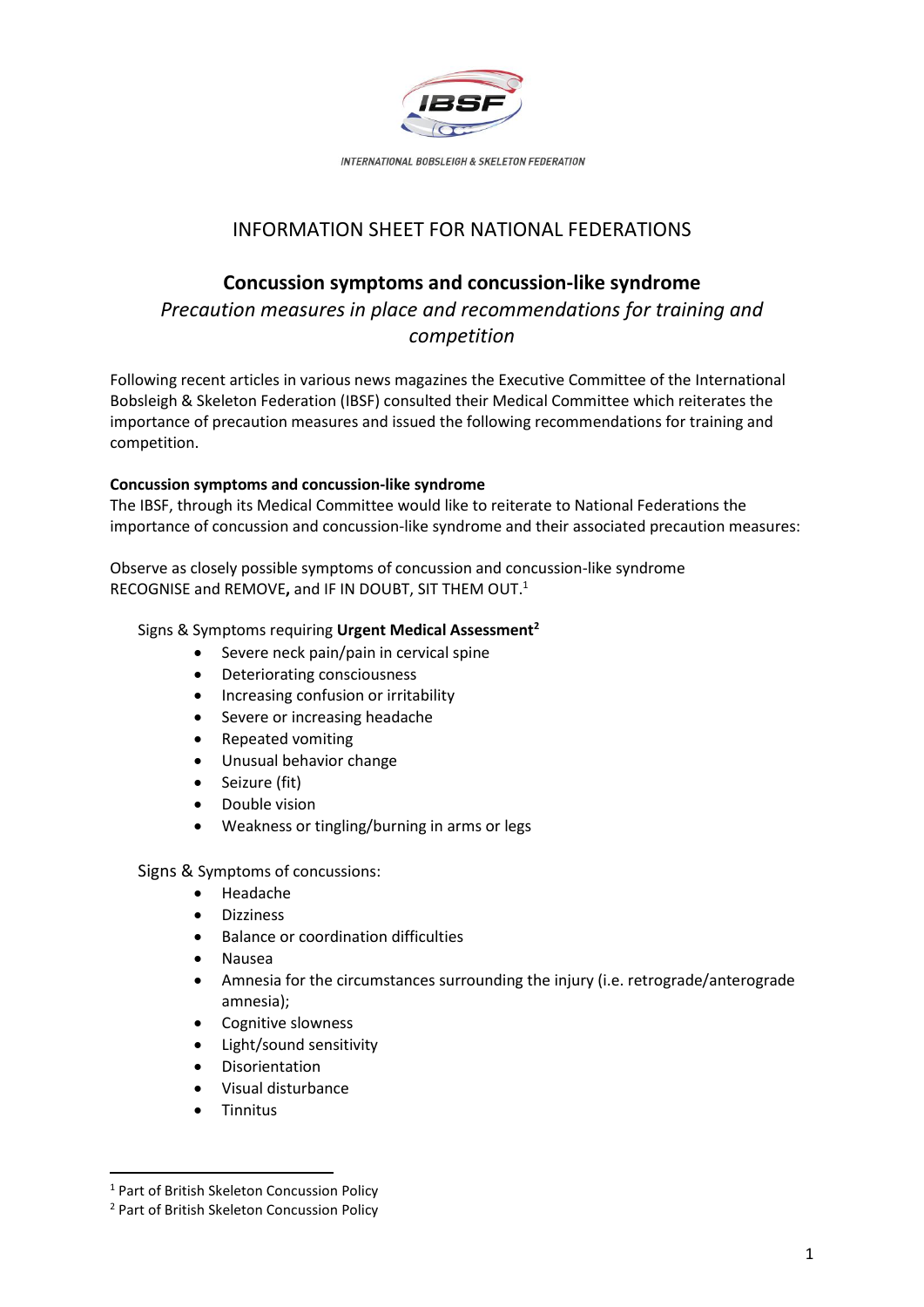

INTERNATIONAL BOBSLEIGH & SKELETON FEDERATION

Please note that the signs and symptoms of concussion listed above, although frequently observed or reported, is not an exhaustive list.

Athletes suspected of having a concussion shall be evaluated by the Medical Personnel (e.g. physician, physiotherapist) in a distraction-free environment. In all circumstances, the Medical Personnel shall assess the athlete in person and be solely responsible for determining whether the athlete is diagnosed with a concussion. If no Medical Personnel is available, the athlete should be sent to the nearest hospital for examination.

### Differentiate real concussion and concussion-like syndrome

To the best of our knowledge, concussion-like syndrome does not include cognitive impairment. Main symptoms involve cervical spine and neck-shoulder muscles – manual therapies, massages or physiotherapies will be needed to handle most of the symptoms.

**We want to encourage you all to monitor and report concussions and also concussion-like syndromes. Please use the existing injury registration forms (se[e https://www.ibsf.org/en/inside](https://www.ibsf.org/en/inside-ibsf/downloads)[ibsf/downloads](https://www.ibsf.org/en/inside-ibsf/downloads) --> Medical) to report daily symptoms to the Medical Committee of the IBSF. These data will help further research and improvements for the sliding sports.**

## **Use ImPACT Testing**

- ImPACT test is a battery of neurocognitive tests which measures visual and verbal memory, reaction time and processing speed to help to determine if an athlete can safely return to activity (concussion care). It exists as an FDA cleared online tool for baseline and post-injury testing.
- ImPACT baseline testing has been introduced by the IBSF in 2015 as a requirement to obtain an IBSF license. An athlete needs to do a baseline test every two years or annually for athletes under the age of 18. All ImPACT testing related expenses are fully covered by the IBSF.
- ImPACT post-injury testing is also offered by IBSF to all National Federations and its athletes not only during IBSF events but also during national events and again free of charge. In order to be able to do post-injury testing, each National Federation needs to register Medical personnel that will receive the access details to allow their athletes to do the online testing. After the test completion, the authorized Medical personnel or the athlete can request the detailed ImPACT comparison reports (baseline – post-injury1 –post-injury2…).

### **Injury registration process at IBSF events**

In case of a crash during official IBSF training or competition the following process will start:

- Each athlete has to be checked by dedicated Medical Personnel at the track. The Medical Check (documented on the injury registration form) will determine if a concussion is suspected and further examinations e.g. ImPACT re-testing (post-injury testing) is recommended.
- If a concussion is suspected, the IBSF will un-license the athlete for the purpose of safeguarding.
- A "Fit to slide" form, signed by medical doctor, has to be presented to reactivate the license before next training or competition run.